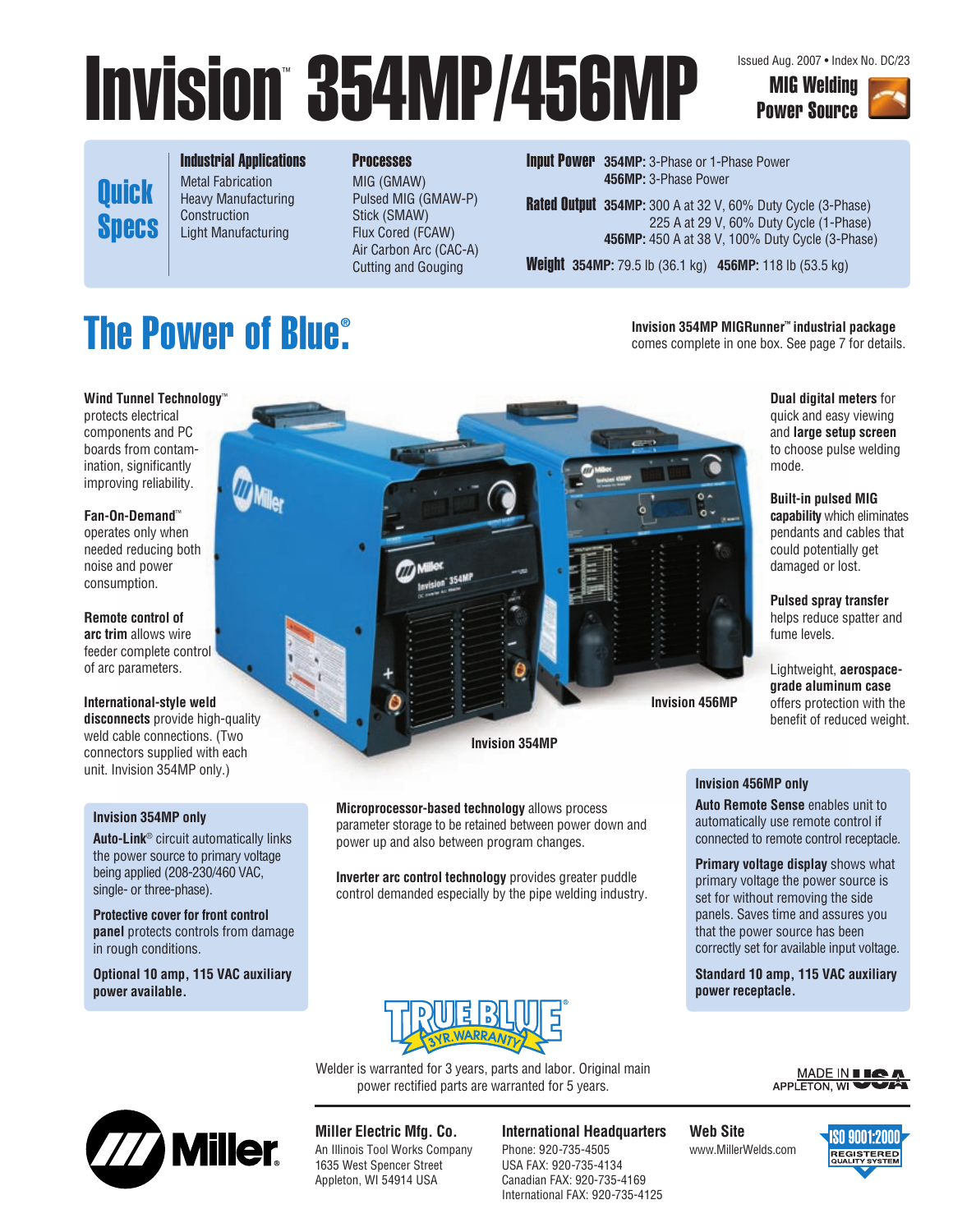## **Invision<sup>™</sup> 354MP Specifications** (Subject to change without notice.)



| <b>Rated Output</b> | <b>Rated Output at</b><br>60% Duty Cycle        | <b>Voltage</b><br>Range in<br><b>CV Mode</b> | Amperage<br>Range in<br><b>CC Mode</b> | Max. Open-<br>Circuit<br><b>Voltage</b> | <b>230 V</b> | 400 V | 460 V | <b>RMS Amps Input at Rated Load Output, 60 Hz</b><br>3-Phase at NEMA Load Voltages and Class I Rating<br>575 V | KVA  | KW   | <b>Dimensions</b>                                                           | Weight                                                                  |
|---------------------|-------------------------------------------------|----------------------------------------------|----------------------------------------|-----------------------------------------|--------------|-------|-------|----------------------------------------------------------------------------------------------------------------|------|------|-----------------------------------------------------------------------------|-------------------------------------------------------------------------|
| Three-Phase         | 300 A at 32 VDC                                 | $10 - 35$ V                                  | $5 - 400$ A                            | 90 VDC                                  | 30.5         |       | 18.9  | 15.2                                                                                                           | 12.2 | 11.6 | H: 17 in $(432 \text{ mm})$<br>W: 12-1/2 in (318 mm)<br>$D: 24$ in (610 mm) | Net: 76 lb<br>$(34.5 \text{ kg})$<br>Ship: 85 lb<br>$(38.6 \text{ kg})$ |
| Single-Phase        | 225 A at 29 VDC<br>(Non-pulse)<br>applications) |                                              |                                        |                                         | 47.4         |       | 24.5  |                                                                                                                | 11.3 | 7.6  |                                                                             |                                                                         |

## Control Panel



- **2.** Voltmeter
- **3.** Ammeter/Trim Display
- **4.** Select Push Button
- **5.** Alphanumeric Display
- **6.** Ammeter Indicator Light
- **7.** Trim Indicator Light
- **8.** Output Adjust Control **9.** Increment Push Button
- **10.** Decrement Push Button



## Performance Data



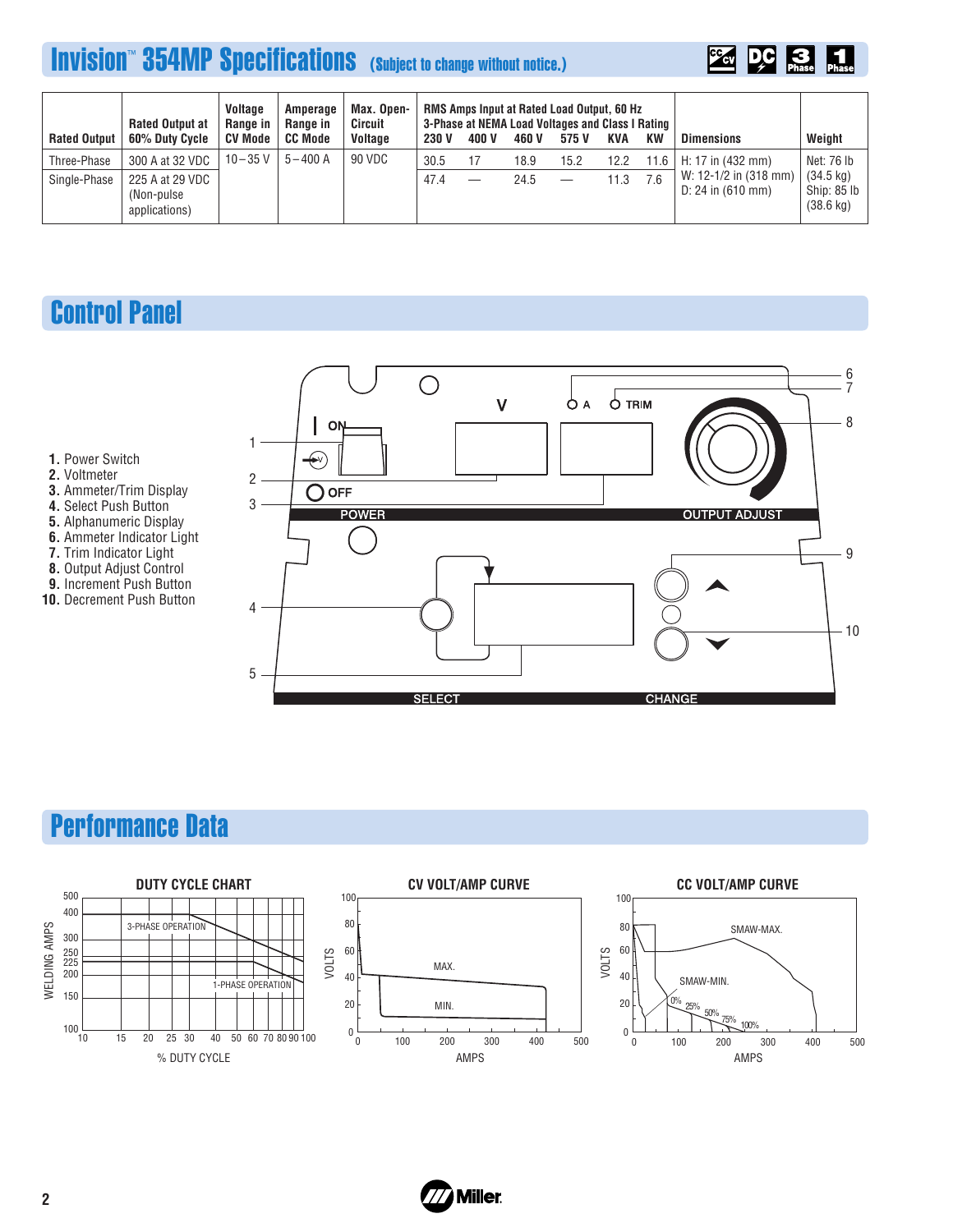## **Invision<sup>™</sup> 456MP Specifications** (Subject to change without notice.)



| <b>Rated Output</b> | <b>Rated Output at</b><br>100% Duty Cycle | <b>Voltage</b><br>Range in<br>CV Mode | Amperage<br>Range in<br><b>CC Mode</b> | Max. Open-<br>Circuit<br><b>Voltage</b> | <b>230 V</b> | 400 V | 460 V | RMS Amps Input at Rated Load Output, 60 Hz<br>3-Phase at NEMA Load Voltages and Class I Rating<br>575 V | KVA  | KW     | <b>Dimensions</b>                                               | Weight                                                                    |
|---------------------|-------------------------------------------|---------------------------------------|----------------------------------------|-----------------------------------------|--------------|-------|-------|---------------------------------------------------------------------------------------------------------|------|--------|-----------------------------------------------------------------|---------------------------------------------------------------------------|
| Three-Phase         | 450 A at 38 VDC                           | $10 - 38$ V                           | $5 - 600$ A<br><b>Stick</b>            | 95 VDC                                  | 50.8         | 31    | 27.8  | 24.4                                                                                                    | 21.2 | 19.2 l | H: 17 in (432 mm)<br>W: 14-1/2 in (368 mm)<br>D: 26 in (660 mm) | Net: 118 lb<br>$(53.5 \text{ kg})$<br>Ship: 129 lb<br>$(58.5 \text{ kg})$ |

## Control Panel



- **2.** Voltmeter
- **3.** Ammeter/Trim Display
- **4.** Select Push Button
- **5.** Alphanumeric Display
- **6.** Ammeter Indicator Light
- **7.** Trim Indicator Light
- **8.** Output Adjust Control
- **9.** Increment Push Button
- **10.** Decrement Push Button

## Performance Data



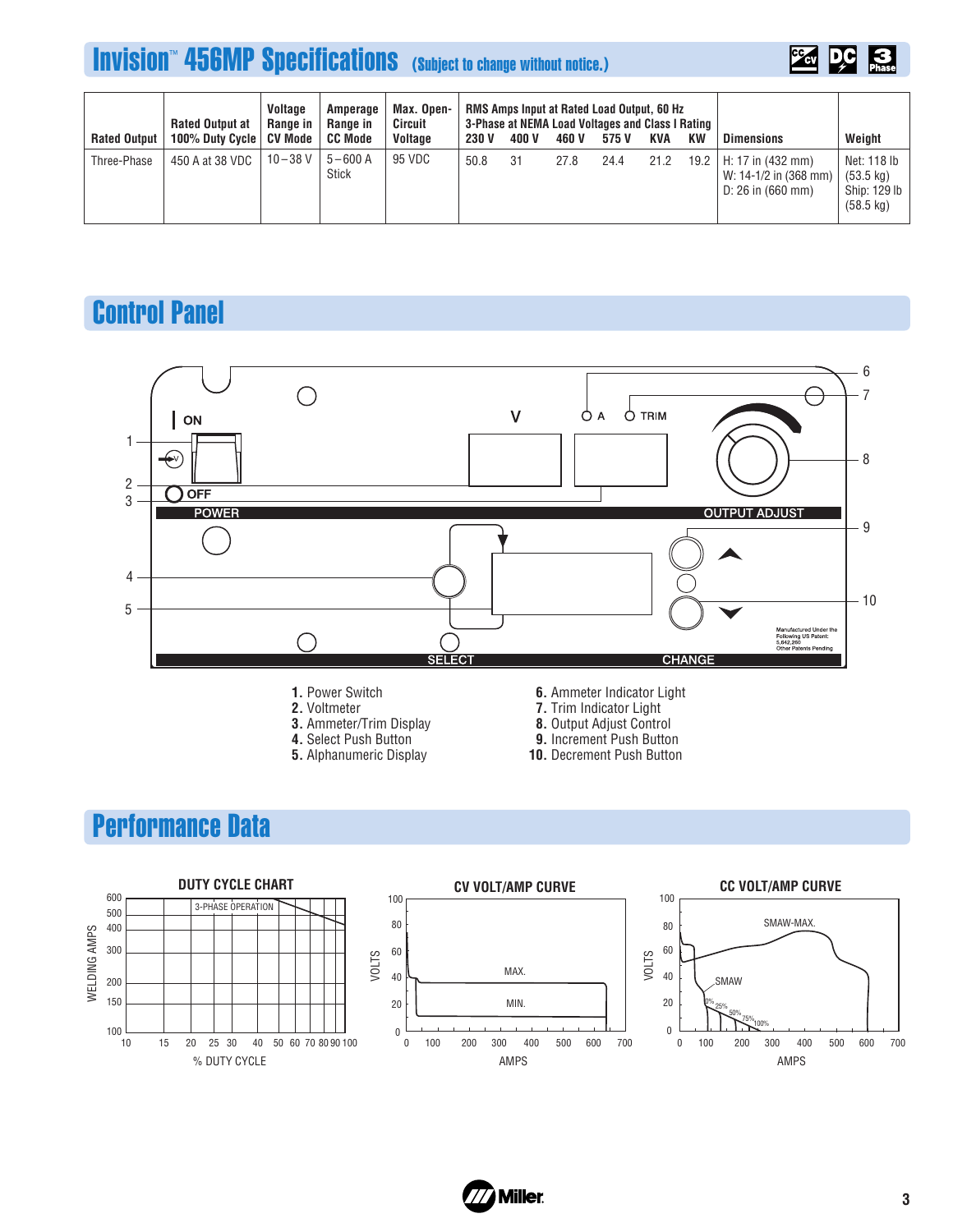## Genuine Miller Accessories



#### **Protective Cover #195 478**

Mildew and water resistant, odor-free cover protects your machine's finish. For 300/350 A inverters: XMT, Maxstar, Invision and Dynasty.



**Invision**™ **Cylinder Cart #042 537** Has adjustable handles and is slanted for convenient access to power source front panel controls. Carries two 160 lb (72.6 kg) gas cylinders, or one gas cylinder and one coolant system for TIG (GTAW) welding. Feeder mounted to tray above power source.



#### **Universal Carrying Cart and Cylinder Rack #042 934**

Accommodates Invision™ 354MP only, plus gas cylinder up to 56 in (142.2 cm) high measuring 6 to 9 in (15.2 to 22.8 cm) in dia meter. Also provides storage for auxiliary items such as electrodes, helmets, gloves, etc.



### Water Coolant Systems

For more information, see the Miller Coolant Systems literature sheet, Index No. AY/7.2.

**Coolmate**™ **3 #043 007** 115 VAC **#043 008** 230 VAC For use with water-cooled torches rated up to 600 amps. Unique paddle-wheel indicator, external filter and easy-fill spout.

#### **Coolmate**™ **V3 #043 009** 115 VAC

For use with water-cooled torches rated up to 500 amps. Vertical design conveniently mounts to Miller cylinder rack in place of one cylinder.

#### **Coolmate™ 4**

**#042 288** 115 VAC For use with water-cooled torches rated up to 600 amps. Tough molded polyethylene case with carrying handle.

#### **Low Conductivity Coolant #043 810**

Sold in cases of four 1-gallon recyclable plastic bottles. Miller coolants contain a base of ethylene glycol and deionized water to protect against freezing to -37˚F (-38˚C) or boiling to 227˚F (108˚C). Also contains a compound that resists algae growth.



#### **MIGRunner**™ **Cart #195 445**

For 354MP only. Small footprint and easily maneuverable, with cylinder rack low enough that you do not have to lift bottles. Durable, heavy-duty ergonomic handles are designed for comfort.



#### **MIGRunner**™ **XL Cart #195 246 (For all models)**

Small footprint and easily maneuverable, with cylinder rack low enough that you do not have to lift bottles.

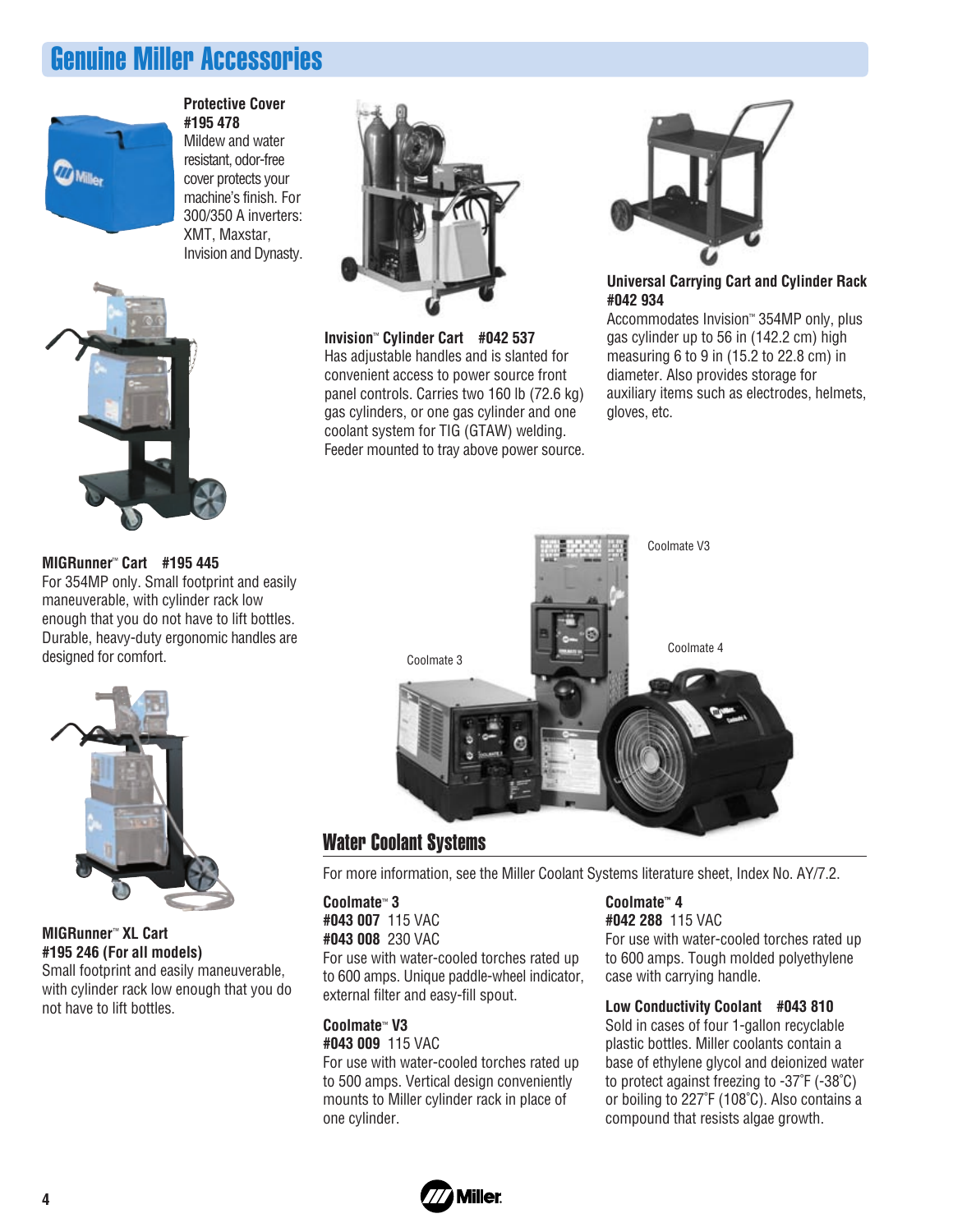## Wire Feeders



#### **SuitCase**™ **8RC #194 938 SuitCase**™ **12RC #194 940**

Lightweight, portable wire feeder for a variety of wires up to .062 in. Holds up to an 8 in (8RC) or 12in (12RC) spool of wire. Operates using 14-pin control receptacle. See Lit. Index No. M/6.5.



**70 Series S-74S #195 057 S-74D #195 058** Wire feeder features Posifeed™ wire drive assembly and

handles a variety of wires up to 1/8 in. See Lit. Index No. M/3.0.



**S-74 DX #195 059** Wire feeder features process and weld control and handles a variety of wires up to 1/8 in. See Lit. Index No. M/3.0.



**22A Wire Feeder #193 006** Simple, Reliable, 24 VAC constant-speed semiautomatic wire feeder, best suited for small diameter wires. Accommodates up to a 60 lb (27.2 kg) spool of welding wire when using optional wire reel assembly. See Lit. Index No. M/11.0.



#### **XR Control #181 538** Push-pull wire feed system offers unparalleled performance for aluminum MIG welding.See Lit. Index No. M/1.7.

**Extension Cables for 14-Pin Plugs to 14-Pin Sockets #122 973** 25 ft (7.6 m) **#122 974** 50 ft (15.2 m) **#122 975** 75 ft (22.8 m)

## International-Style Connectors (Will accept Dinse™ or other International connectors.)

Note: The Invision 354MP power source is equipped with International-style connectors for secondary connections. (Power source is shipped with two 50-mm male International-style plugs for use with #4 to #1/0 AWG size cable.)

#### **International-Style Connector Kit**

#### **#042 418** 50 mm

Accepts #4 to #1/0 AWG cable size. Required if male plugs shipped with power source must be replaced, if additional plugs are needed.

#### **#042 533** 70 mm

Accepts #1/0 or #2/0 AWG cable size. Required if #1/0 or #2/0 AWG size cable is to be used.

Kit includes one International-style male plug which attaches to the work and/or weld cables and plugs into the International-style receptacles on the power source.

#### **Extension Kit for International-Style Cable Connectors**

**#042 419** 50 mm Accepts #4 to #1/0 AWG size cable.

**#042 534** 70 mm Accepts #1/0 or #2/0 AWG size cable.

Used to adapt or extend weld and/or work cables. Kit includes one male Internationalstyle plug and one in-line female International-style receptacle.



#### **International/Tweco**® **Adapter #042 465**

A one-piece adapter which has an International-style male plug (to power

source) on one end and a female Tweco receptacle (for weld cable connection) on other end.



#### **International/Cam-Lok Adapter #042 466** A one-piece adapter which has an International-style

male plug (to power source) on one end and a Cam-Lok receptacle (for weld cable connection) on other end.

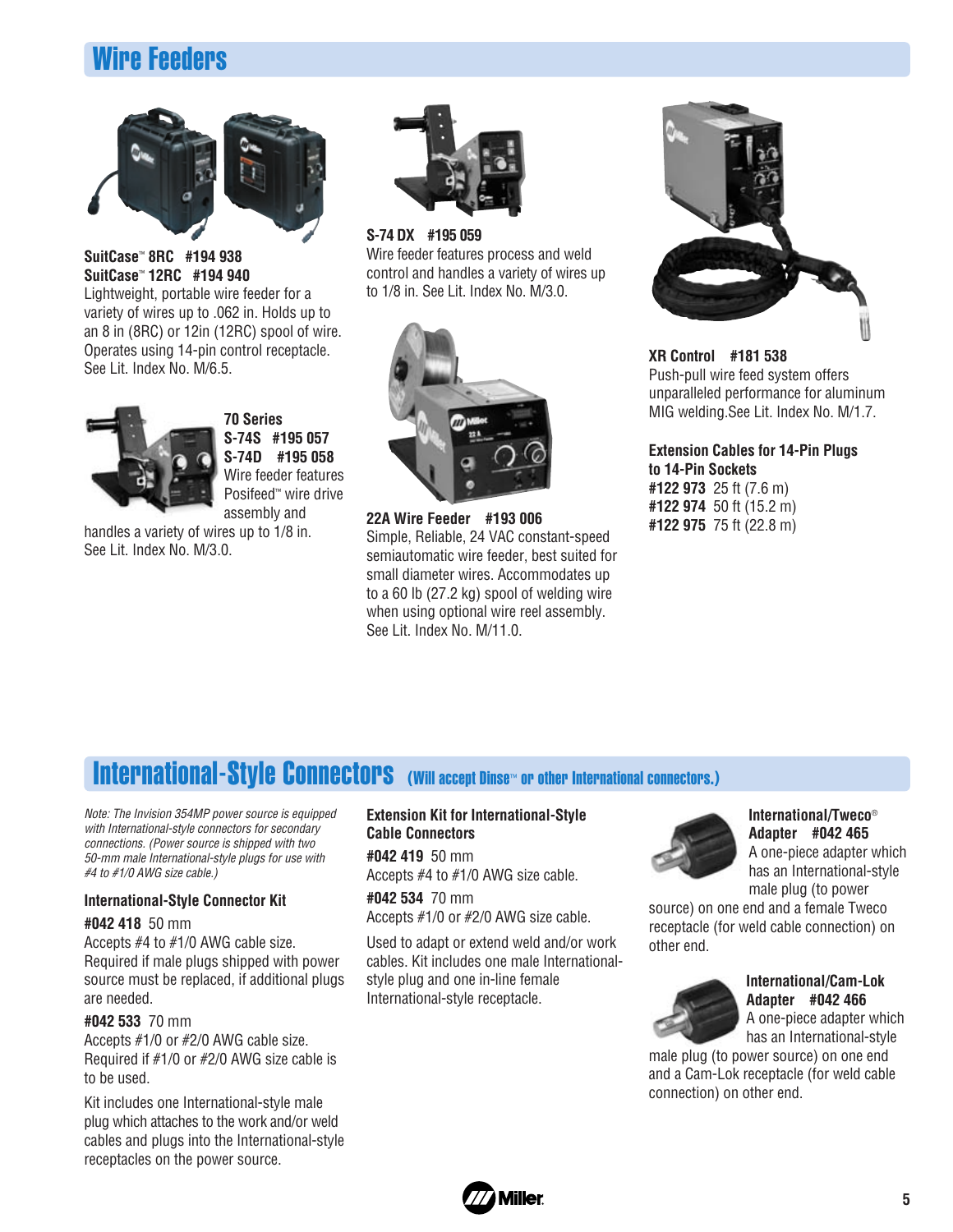## Typical Systems for Invision™ 354MP





**Aluminum System** Invision 354MP **#903 593** XR-Control Wire Feeder **#181 538** XR-A Edge 30 ft Gun **#181 535** XR-W Edge 30 ft Gun **#181 532**

Note: Guns are available in other lengths.

**Steel and Stainless Steel System** Invision 354MP **#903 593** SuitCase 12RC Feeder **#194 940**

## Typical Systems for Invision™ 456MP



**Aluminum System** Invision 456MP **#903 725** XR-Control Wire Feeder **#181 538** XR-W Edge 30 ft Gun **#181 532**

Note: Guns are available in other lengths.



**Steel and Stainless Steel System** Invision 456MP **#903 725** S-74D Wire Feeder **#195 058**

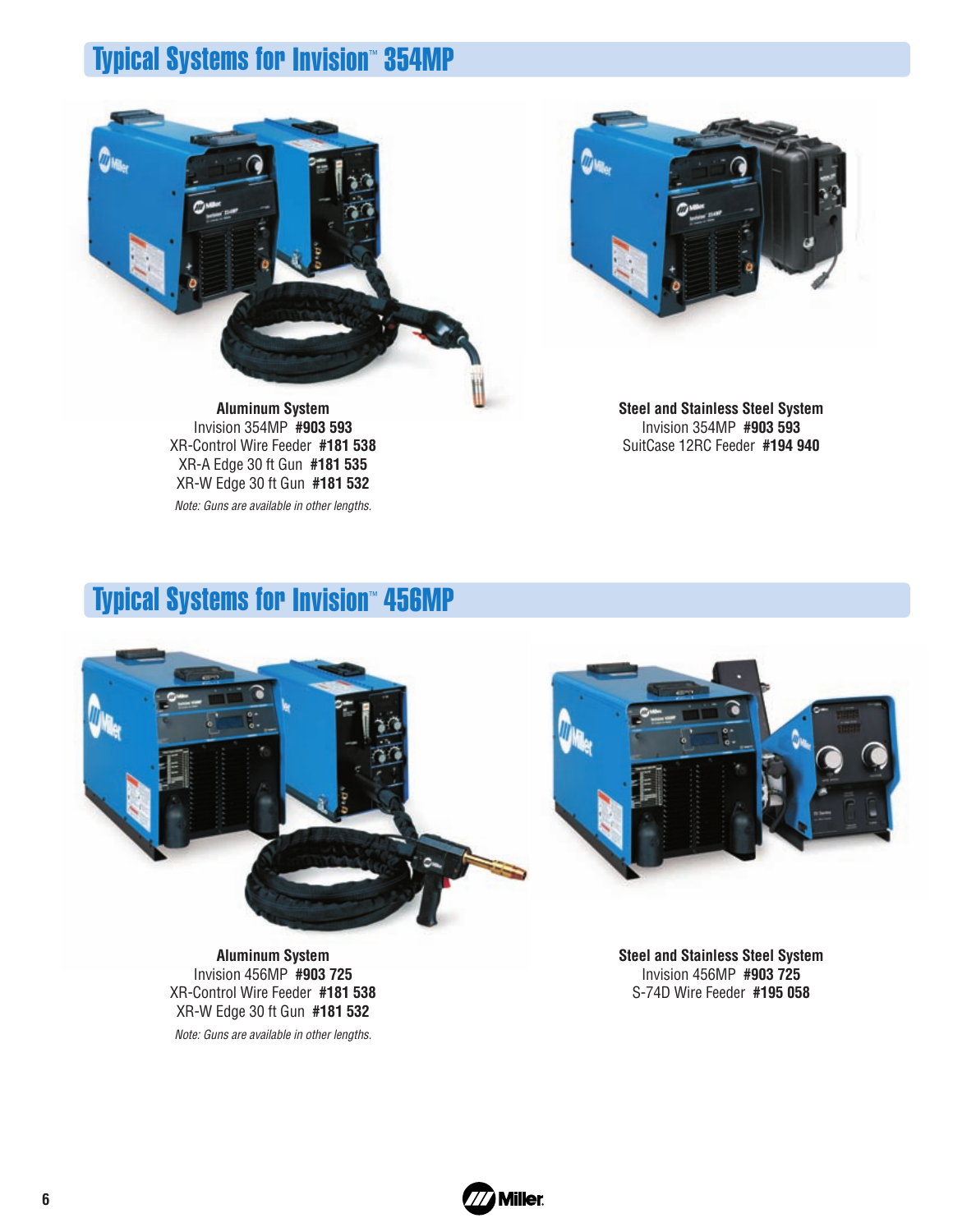## Package Components

#### **Invision**™ **354MP MIGRunner**™ **#907 051**

#### **Comes Complete With:**

- Invision 354MP
- S-74D wire feeder
- Roughneck™ C-4015 gun
- Consumables
- .035 and .045 in drive roll kit
- $\blacksquare$  Regulator/flow gauge with gas hose
- $\blacksquare$  10 ft assembled work and positive weld cables
- 10 ft factory-installed power cord
- Factory-installed running gear and cylinder rack
- Bottom tray will hold optional Coolmate 3 (sold separately)

The Invision 354MP combines the advantages of an inverter-based power source with built-in pulse features for pulsed MIG welding. Perfectly matched with the full-featured S-74D wire feeder and durable Roughneck® gun, accessories and running gear, this package is an outstanding industrial-class welding system.